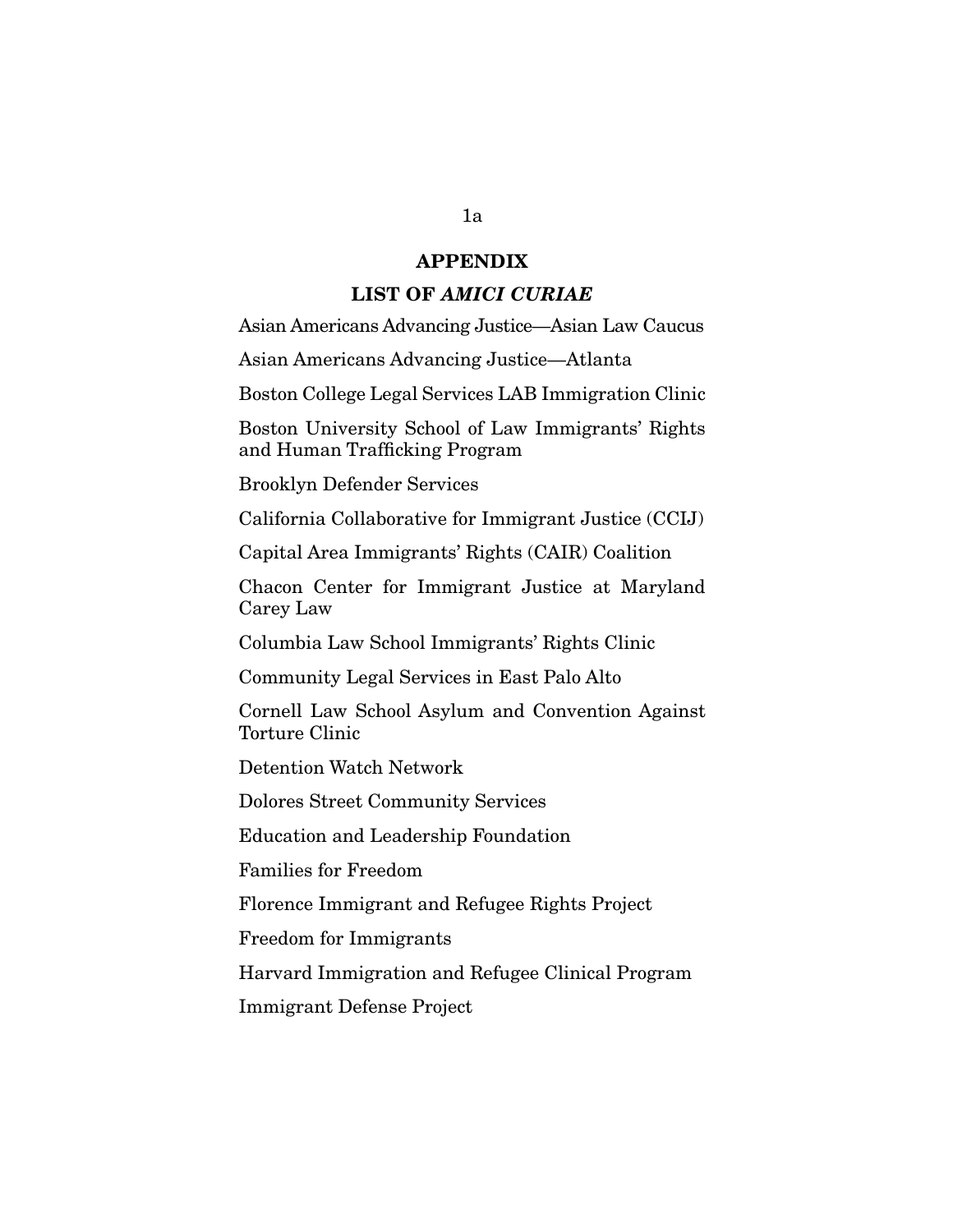## 2a

Jewish Family and Community Services—East Bay

Louisiana Advocates for Immigrants in Detention

Loyola University New Orleans College of Law Stuart H. Smith Law Clinic and Center for Social Justice

Make the Road New Jersey

Make the Road New York

Mississippi Center for Justice

National Immigrant Justice Center, a program of Heartland Alliance

National Justice for Our Neighbors

New York University School of Law Immigrant Rights Clinic

Office of the Alameda County Public Defender

Pangea Legal Services

Public Counsel

RAICES

Rapid Defense Network (RDN)

Safe Passage Project

Tahirih Justice Center

Texas A&M School of Law Immigrant Rights Clinic

The Bronx Defenders

The Legal Aid Society

The Right to Immigration Institute

Tulane Immigrant Rights Clinic